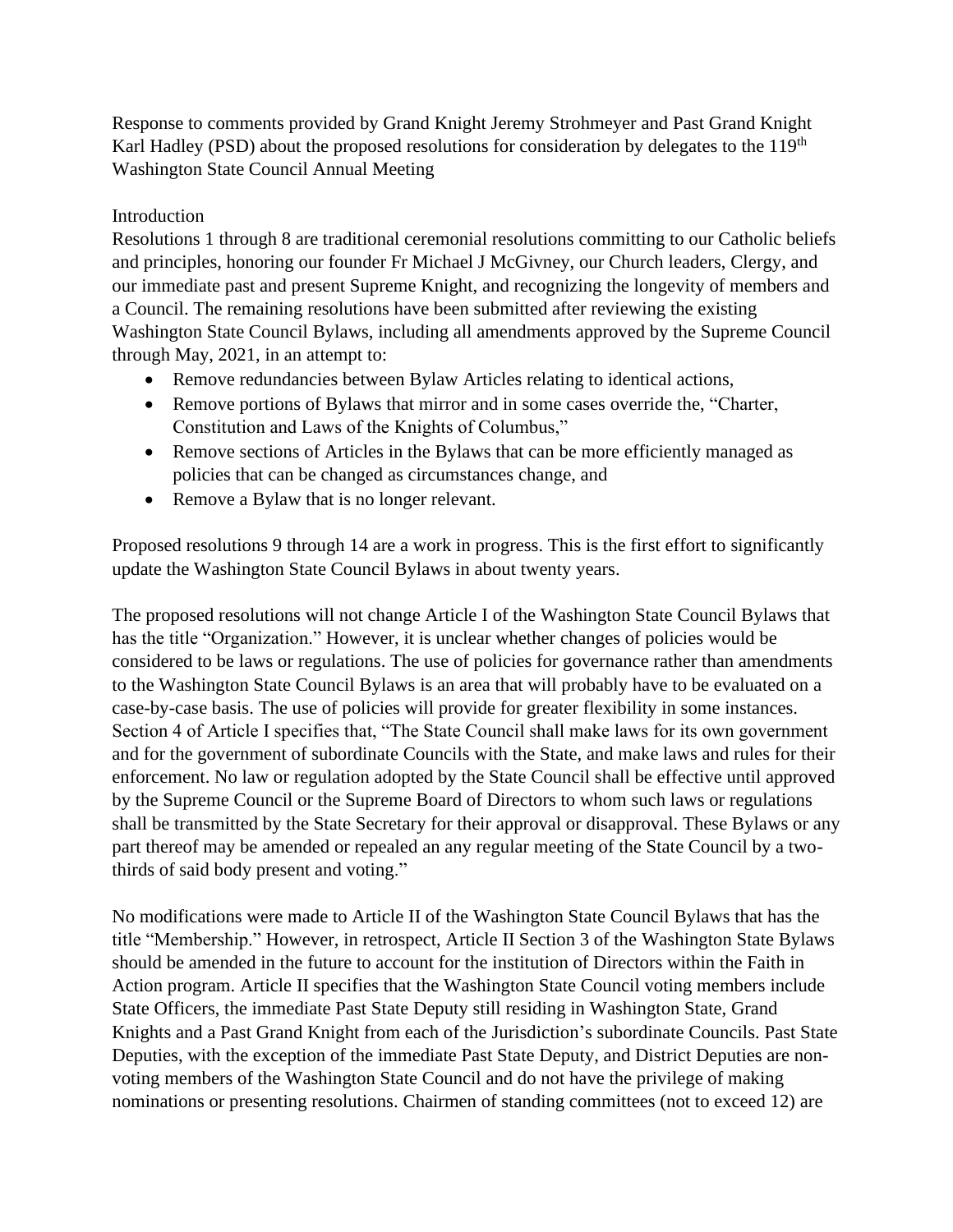not members of the Washington State Council; however, Chairmen do have the privilege of "[speaking] on any question pertaining to the functions of their particular committees."

#### Resolution 9

Significant changes were made to Article III. The requirement to schedule and have contracts for the Washington State Council Annual Meeting five years in advance of the meeting has proven to be unworkable for a number of reasons:

- 1. Hotels, convention centers and most other commercial facilities capable of hosting and providing for the number of meeting participants are limited to a few large metropolitan areas. Former Executive Director John Walker negotiated the cost for rooms based on a fixed number of rooms and number of meals served. While hotel costs may have been competitive for the Everett Seattle Tacoma Olympia metropolitan areas, the costs were high. A large percentage of the subordinate Councils are located along the I-5 corridor within an hour of driving time. Delegates from many local Councils have chosen to not stay in the hotel hosting the Washington State Council Annual Meeting because of the high room cost. In addition, a significant number of delegates from outside the Seattle metropolitan area chose to make separate hotel room reservations through various booking agencies where hotels sell their unused rooms for a significant discount over the room cost negotiated by the Washington State Council. The Washington State Council did not receive credit for subordinate Council delegates that used discount booking agencies. The Washington State Council exceeded the number of meal reservations; however, the hotels do not factor this into their contractual considerations. Another factor was the failure of Washington State Council contractual negotiators to include force majeure protection. Failure of subordinate Councils to purchase the number of rooms that were contracted for resulted in a \$25,000 penalty that was paid to Hilton Hotels after the 2019 Washington State Council Annual Meeting. We were able to avoid a similar situation during 2020 with the Red Lion Hotel in Yakima by negotiating a contract for the 2024 Annual Meeting and during 2021 with the Hilton Hotel in Bellevue by negotiating a contract for other meetings. Washington State Council Officers chose to pay a \$18,500 penalty to Hilton Hotel rather than commit to the 2022 Annual Meeting at that site because there was a time-trigger in the contract negotiated five years ago that would have resulted in a significantly higher penalty had we chosen to have the Washington State Council Annual Meeting at that location and because it was uncertain as to whether the Annual Meeting would occur because of Washington State, King County and local health authority edicts.
- 2. The cost for hotel rooms has increased significantly during the past five years. Consequently, a decision has been made to look for alternative sites that can host the Convention where the cost is not related to a room count commitment. The 2025 Washington State Council Annual Meeting will be held at St Martins University where there are a large number of hotels that can accommodate participants. Participants can negotiate the cost of their hotel rooms independently. It is anticipated that similar facilities at other Catholic Universities in Washington State will be used in the future.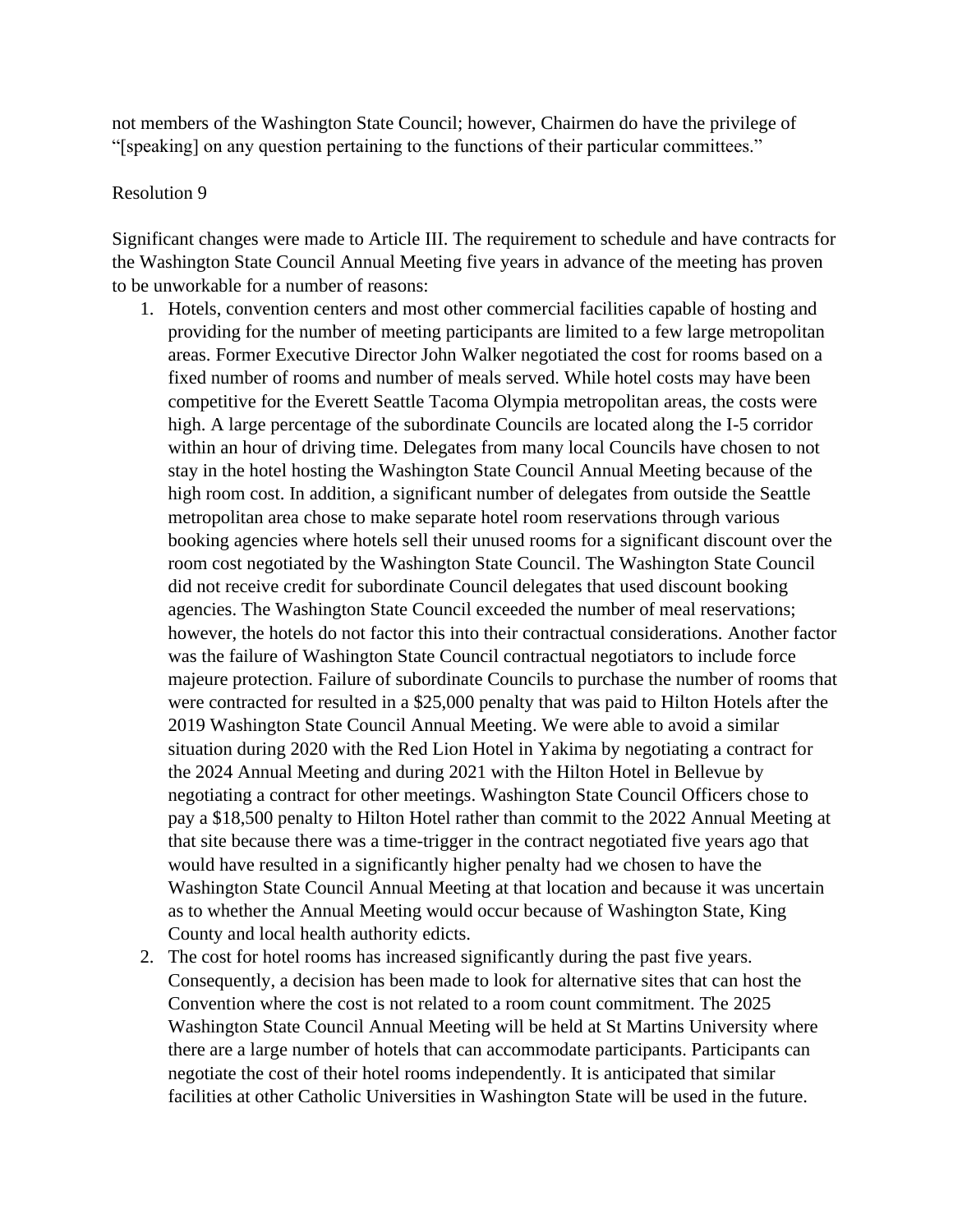There will be nothing in the Bylaws that prevents negotiating a contract that is advantageous for the Washington State Council five years prior to an Annual Meeting; however, eliminating the five year requirement provides some flexibility and also some leverage. While the deadline for significantly altering the date restriction in the proposed resolutions for consideration during the 2022 Washington State Council Annual Meeting has passed, it would be advantageous to simply eliminate the date restriction from the Washington State Council Bylaws and, by default, accept the time interval for the Annual Meeting specified in Section 13 of Chapter II with the title, "State Council," of the Charter, Constitution and Laws of the Knights of Columbus. This would enable scheduling the Annual Meeting on or after  $1<sup>st</sup>$  day of April and before the  $1<sup>st</sup>$  day of June.

- 3. Good Catch! The Resolutions Committee has the authority per the Officers' Desk Reference (Officers Online) under Council and Assembly Issues to submit a modified resolution to make the resolution more clear. There was initially a Section 2 under Article III relating to the Supreme Council's direction to the Washington State Council to conduct two training meetings for District Deputies. This is covered under duties of the State Deputy in Article VI "Duties of Elective Officers," Section 1h. The reference to Section 1h is therefore removed. This is considered in the amendment to Article 6, Section 1h.
- 4. It is not believed that changing words or phrasing had a significant impact on the meaning of the various sections in Article III of the Washington State Council Bylaws. Should there be questions relating to specific words or phrases the Washington State Council will rely on definitions provided in the most recent edition of Webster's New Collegiate Dictionary. Furthermore, the Washington State Council can meet more often than once in any year if there is an urgent necessity to conduct Washington State Council business.
- 5. The requirement for the Resolutions Committee to prepare an estimate of costs and financial risk should be made during the deliberative consideration of a resolution that involves expenditure of Washington State Council financial resources. This will be done with the advice of the State Secretary and State Treasurer. Both cost and risk are critical factors when determining where financial resources will come from and how certain the Washington State Council is that financial resources will be available.
- 6. The requirement to publish all resolutions is listed under Article III, Section I.E.2, which states, "All resolutions or proposed amendments to the Washington State Council Bylaws submitted for consideration at a Washington State Council Meeting including all resolutions requiring an increase in per capita shall be printed and published electronically in a format accessible to subordinate Councils." The requirement to prepare an estimate of costs and financial risk summarized in response 5, above, is intended to address the issue of cost and financial resources to cover the cost of a resolution involving the expenditure of funds.
- 7. The phrasing of the Resolutions Committee decision as it relates to the report by the Chairman of the Resolutions Committee is not specified in the "Charter, Constitution and Laws of the Knights of Columbus" in Section 56, "State Councils." The word "reject" can be replaced by the word "decline" since these two words are considered to be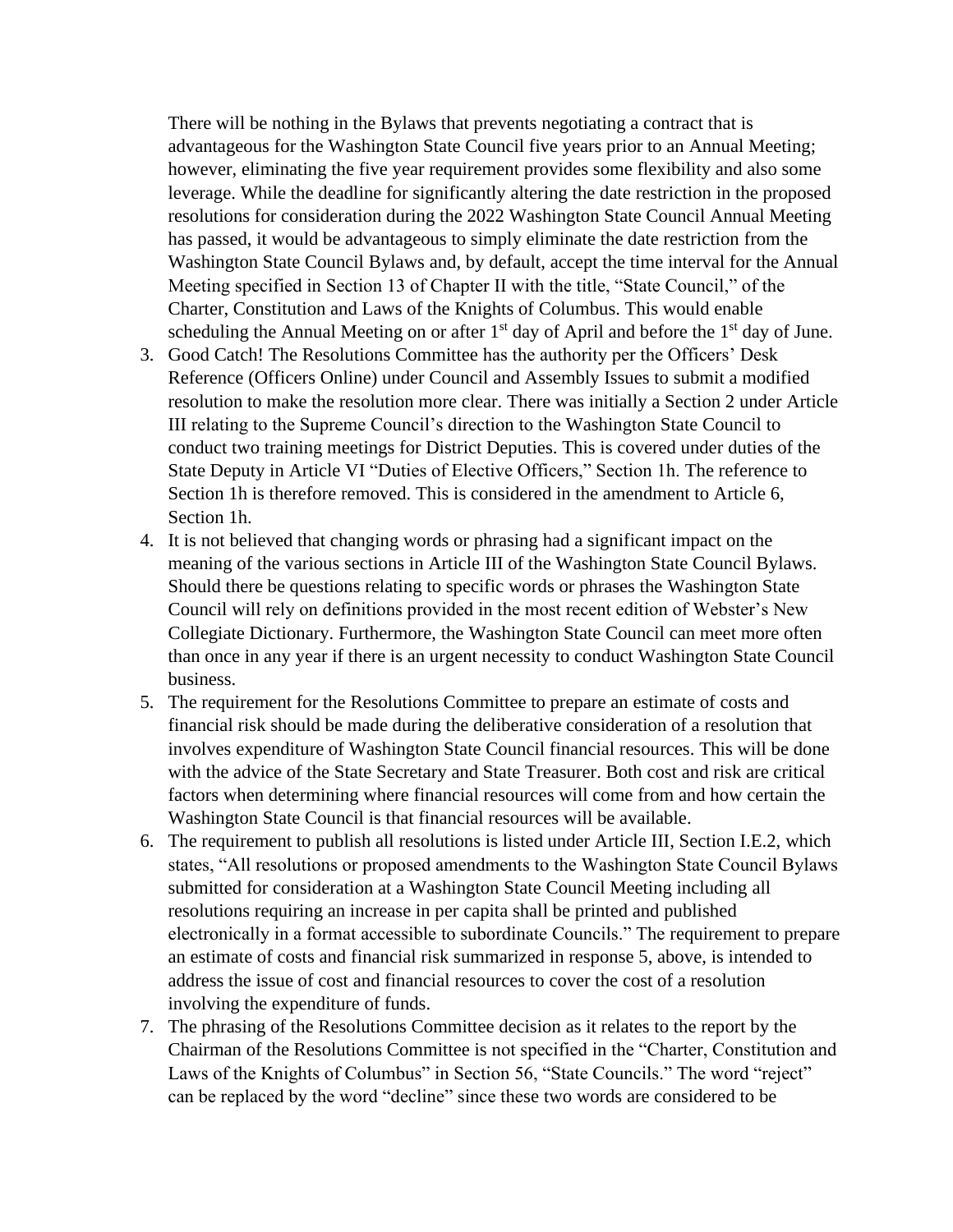synonymous. Adding the phrase, "Refer to the State Executive Committee" will be considered by the Resolutions Committee; however, the current State Bylaws Article III, Section 5, includes the statement, "To protect the integrity of the resolution process, resolutions may not be amended at the State Council's Annual Meeting." Since the addition of the phrase, "Refer to the State Executive Committee" would not affect the integrity of the resolution process, this phrase should be added.

- 8. The Washington State Bylaws currently in force include a statement at the end of Article III, Section 5, "To protect the integrity of the resolution process, resolutions may not be amended at the State Council's Annual Meeting." The resolution to include this phrase was voted on and added to the Washington State Bylaws at the 2019 Washington State Council Annual Meeting while under the leadership of PSD Robert Baemmert. The Supreme Council accepted the resulting amendment to the Washington State Bylaws. The phrase has therefore been included in the proposed resolution amending Article III of the Washington State Bylaws. Article III.E.9 stands as written.
- 9. Any voting member of the Washington State Council is eligible to submit resolutions for consideration at the Washington State Council Annual Meeting. Elected Officers of the Washington State Council are voting members and as such are eligible to submit resolutions for consideration at the Annual Meeting.
- 10. Clearly it has become very difficult if not impossible to predict the number of attendees that will reserve rooms at the host hotel through the Washington State Council reservation website as evinced by the significate deficit in the number of recorded reservations at the 2019 Washington State Council Annual Meeting. A number of factors contributed to the deficit in the number of delegates that registered for room reservations through the Washington State Council reservation website. Some of these factors included, among others:
	- o Proximity of Councils to the site of the 2019 Washington State Council Annual Meeting. Local Council delegates chose to sleep at home rather than pay the high hotel rates negotiated during 2014.
	- o A number of delegates chose to make their reservations through discount reservations sites like Hotels.com, etc.
	- o Delegates representing small rural Councils chose to remain home and commit Council financial resources to charitable causes rather than pay the high cost for hotels and meals in Bellevue.

It might have been possible to use Member Management to assess the financial resources of the subordinate Councils and then predict whether a Council would participate, keeping in mind there would be a five year lag between the assessment and the actual Annual Meeting. However, even State Officers do not have access to individual Council records through Member Management.

#### Resolution 10

The "Charter, Constitution and Laws of the Knights of Columbus" state in Chapter IX, "State Deputies," Section 60, "Powers and Duties" Part 5 that the State Deputy is responsible for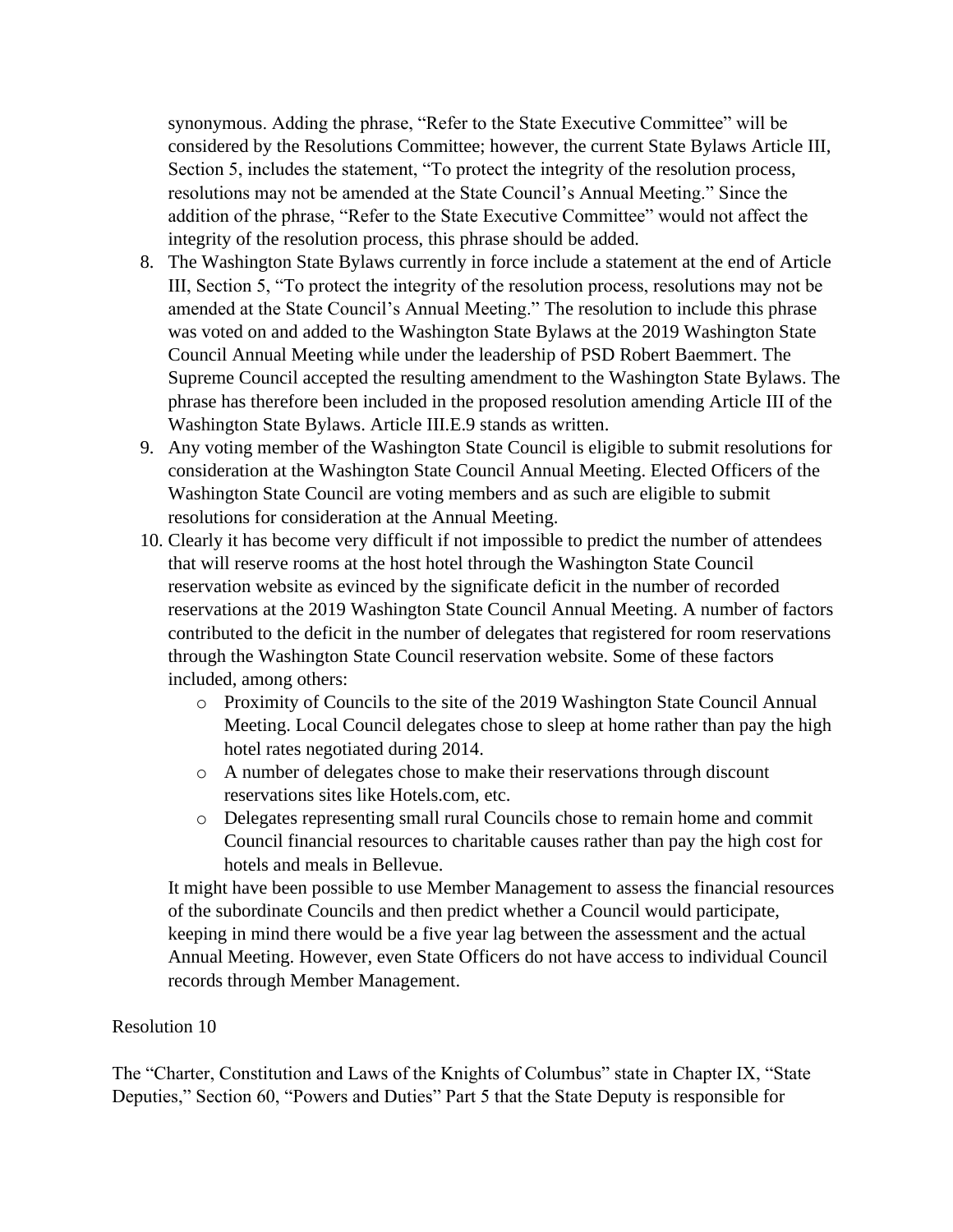supervising District Deputies that he has appointed. There is nothing in the "Charter, Constitution and Laws of the Knights of Columbus that prohibits the State Deputy from delegating supervisory responsibility for District Deputies. In fact, best practices in management advise delegation when possible so that a manager, the State Deputy in this case, can focus on high priority issues. There is nothing in delegation that would prevent the State Deputy from taking direct supervisory control of District Deputies should the "District Deputy Director" fail to adequately perform his delegated responsibilities. As a footnote, I have spoken with Brother Joe Niglio in the Legal Department about this amendment. The advice I was given is that as long as the State Deputy is not required but given the authority to delegate supervision of District Deputies, the proposed amendment will probably be accepted by the Supreme Board of Directors.

# Resolution 11

- 1. While the Summer Leadership Meeting that included State Officers, District Deputies, Grand Knights, Past State Deputies and State Chairmen provided an opportunity to become acquainted and learn from predecessors and those involved in programs, the program has become unsustainable because the Washington State Council had to provide support for a significant portion of the cost for the meeting, subsidizing the cost of meals, providing materials, etc. In addition, the increasing cost for hotel rooms and meals has become an unsustainable burden for the subordinate Councils.
	- a. The Supreme Council requires that the Washington State Council schedule two meetings where District Deputies receive training that will enable them to proficiently exercise their duties and responsibilities. The Supreme Council pays for the portion of the meeting that specifically provides training for District Deputies.
	- b. The Washington State Council made a decision to provide support for Financial Secretary training because of the role that the Financial Secretary provides with record keeping and Council administration. The Councils provide a portion of the support (meals, lodging and transportation) for training Financial Secretaries; however, support for Financial Secretary trainers and training activities is paid by the State Council.
	- c. Program Directors and Committee Chairman as well as others may be invited at the discretion of the State Deputy to participate in training activities when these individuals provide information that is necessary for District Deputy and Financial Secretary training.
- 2. The 14 June date was a misprint and will be changed to 15 June.
- 3. The Washington State Council has, in the past, subsidized meal costs and paid the costs for materials, expenses for participating trainers and subsidies for Past State Deputies, as well as other costs.
- 4. The Washington State Council Officers believe that Regional Meeting are a more effective way to provide training for Council Grand Knights, Council Program Directors and Council Chairmen. Regional meetings are provided to the Councils with stipends for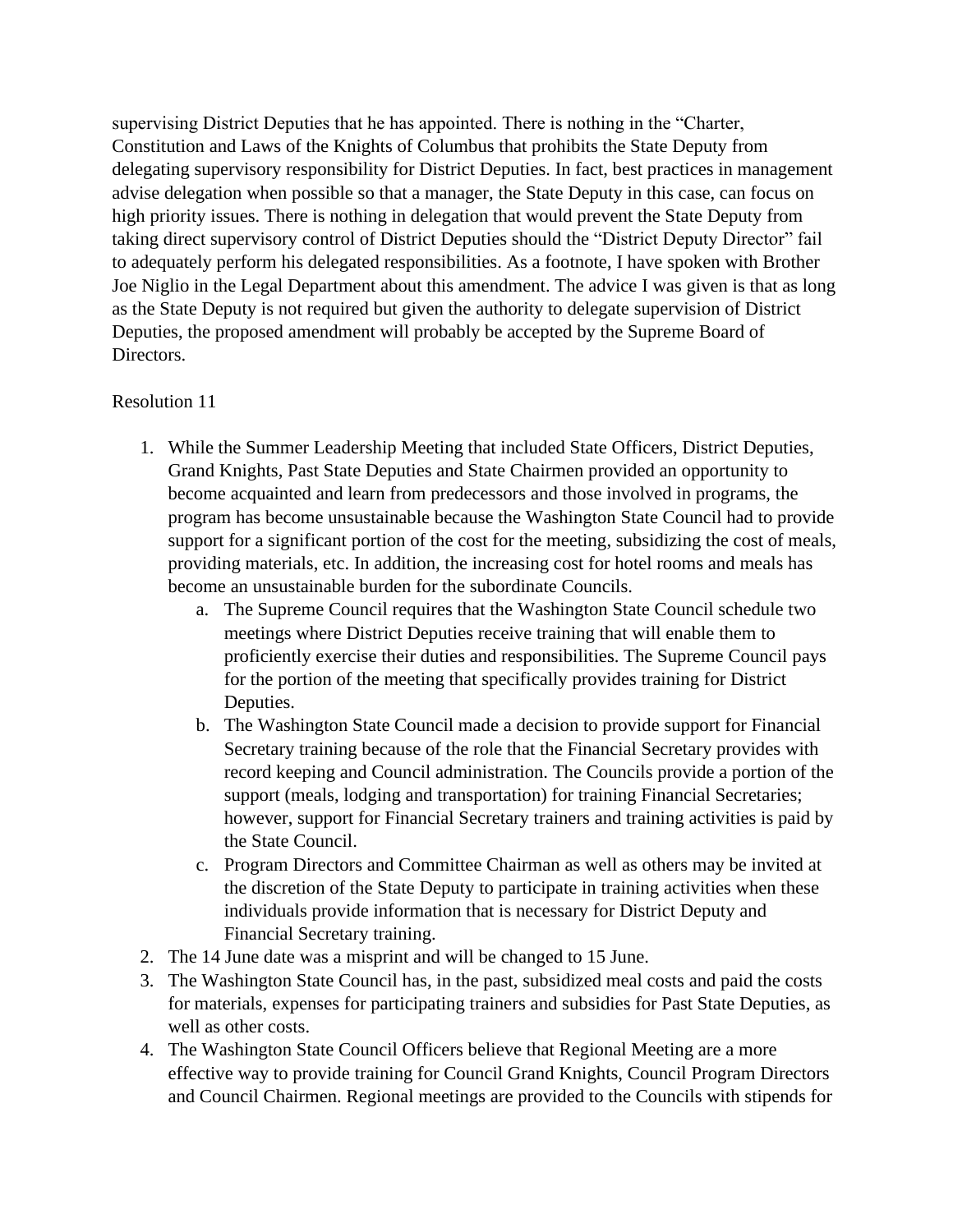travel in excess of 50 miles thus significantly reducing the costs that would be incurred were Councils to send individuals to a Summer Meeting. In addition the training can be made available to all members of Councils without imposing a significant cost on the individuals Councils.

Resolution 12

- 1. The annual income has decreased significantly for a number of reasons'
	- a. There are an increasing number of honorary members for whom there is no per capita charge,
	- b. Membership is declining because Councils are not actively recruiting new members as older members die,
	- c. Uncertain impact of the affiliate member initiative. Current estimate is an 11% drop in billable members.
- 2. Specific details on decreased expenses are available from the State Secretary and State Treasurer. Please contact those individuals to obtain specific information.
- 3. Please contact the State Deputy for specific information concerning budget deficits.
- 4. Enclosure 1 is posted on the website, kofc-wa.org
- 5. Enclosure 2 is posted on the website, kofc-wa.org
- 6. Article VII, Section 3 will be changed as follows:

**Article VII, SECTION 3.** For the purpose of defraying expenses and obligations of the State Council there shall be levied against and collected from all subordinate councils, annually, a per capita assessment, based on the number of members of the respective councils as of the last day of December of the current year, as shown by the records of the Supreme Secretary. The State Secretary shall obtain from the Supreme Secretary and present to the State Council meeting a certificate showing the number of members of each council as of said date not including honorary life members, inactive insurance members and members that have qualified for special disability in accordance with Section 118(e) of the Charter, Constitution and Laws of the Knights of Columbus. The amount of the per capita assessment shall be \$11.00 on the last day of December, 2023 and shall increase by \$0.50 each year thereafter through 2029 when the per capita shall be \$15 and shall not be further modified unless by affirmative vote of two thirds majority of voting delegates in attendance at the State Council Meeting.

- 7. The current budget is posted on the state website for review. There is at least one issue with a budget being presented at the Annual Meeting for approval. Presentation of a proposed budget for the Washington State Council is a good idea; however, it would be difficult to prepare the budget prior to and present the budget at the Washington State Council Annual Meeting because the State Officers for the upcoming fraternal year should have input while the budget is being prepared. While it is common practice to elect State Officers to higher positions through the chairs during each sequential alternate year, there is no guarantee that this will always occur. It might be prudent to convene a second Washington State Council Meeting in order to approve or reject a budget. Experience with virtual meetings might make this practical.
- 8. The \$2.00 per capita increase is proposed for the last day of 2023 because the proposed amendments to the Bylaws will not take effect until the 2023 – 2024 fraternal year due to Supremes' 2022 August BOD meeting where these amendments will be considered.